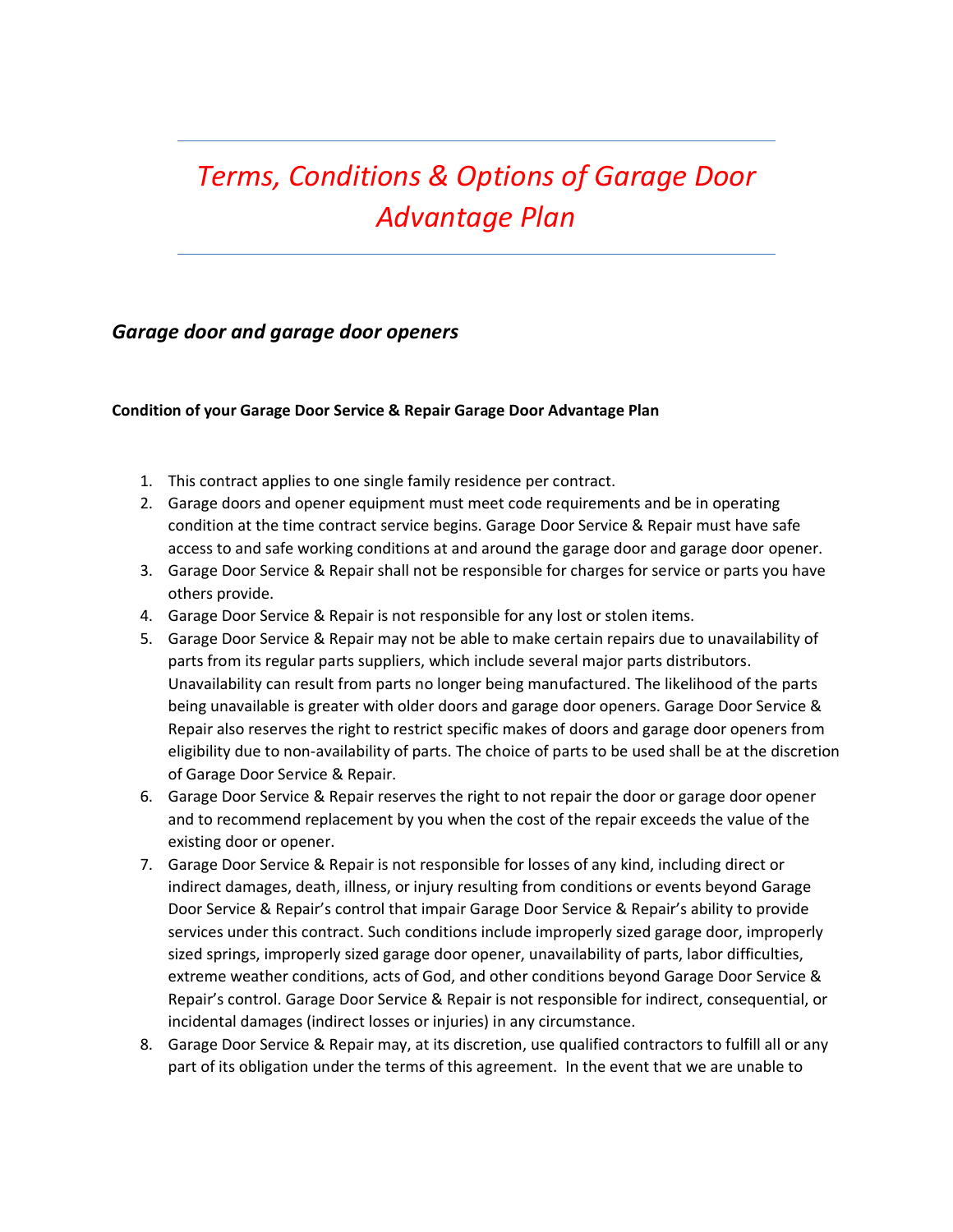provide service due to factors beyond our control, customers may submit invoices for covered repairs completed by other providers for reimbursement by Garage Door Service & Repair.

- 9. Garage Door Service & Repair's Garage Door Advantage Plan does not cover any material, parts and labor required as the result of abuse, vandalism, fire, freezing, acts of God, power outages, garage structural damages, flooding, and other abnormal conditions.
- 10. To ensure continued protection, the contract will be automatically renewed at the end of 12 months at regular non-promotional prices and terms then in effect, unless cancelled by you or Garage Door Service & Repair in writing to the other withing 30 days of your contract anniversary date. Further, in the case of a material change to these terms and conditions, you also may cancel this contract within 30 days of your being notified of such change by giving written notice to Garage Door Service & Repair.
- 11. You are purchasing the Repair Plan contract for one full year. For your convenience, if you move from the covered residence during the term of your Repair Plan contract, your Repair Plan contract with be transferred to your new address, if it is within GAP service territory. When you transfer the account, your Repair Plan anniversary date will be adjusted, with the 12-month term beginning on your transfer date.
- 12. If payments are late on Repair Plans, Maintenance Plans, Maintenance Services, or equipment purchased from Garage Door Service & Repair, we may demand immediate payment of the great of the entire amount you owe under the terms of this contract or immediate payment of the cost (labor and parts) of all services provided to you less any payments made by you to Garage Door Service & Repair. Further, if your Repair Plan account reaches 120 days past due, Garage Door Service & Repair will cancel your Repair Plan, including all optional coverage. You remain liable for the amount owed at the date of cancellation as set forth above.
- 13. Inspections and routine preventive maintenance are not covered by the Repair Plan but are available at an extra charge.
- 14. Parts not shown in the coverage chart and related labor are not covered.

## **NOT COVERED UNDER PLAN**

- 1. Garage door/opener installation, disconnection of the spring, inspection, and manufacturerrecommended maintenance.
- 2. Installation of factory update or factory upgrade kits.
- 3. Labor for replacing sections or entire garage doors and openers and replacing windows on sections.
- 4. Labor or equipment rental cost of gaining access to or removal of any unit that requires special equipment or tools such as cranes, ladder trucks, etc.
- 5. Parts will be bent back or straighten out unless it is beyond repair.